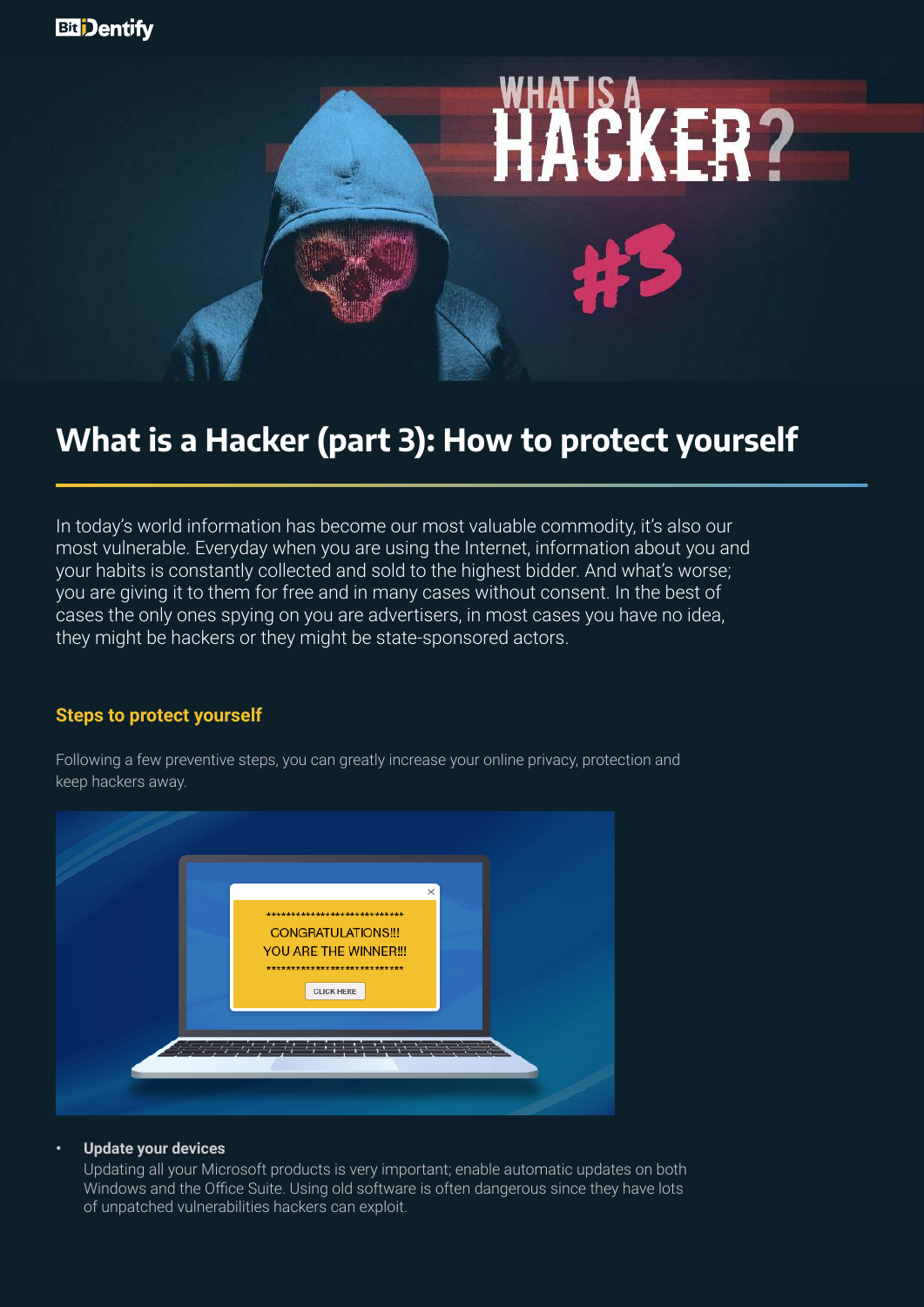#### **• Antivirus and anti-malware**

If you are using Windows 10, you don't need antivirus since the system has one built-in, and it's one of the best. If you are using older Windows systems you should consider upgrading since the older systems have known vulnerabilities. Complementing antivirus; using [anti-malware software](https://www.malwarebytes.com/) is recommended, they might find threats Windows does not.

#### **• Don't use public WiFi**

Public hotspots are a haven for hackers stealing data; they can be infected with keyloggers that steal all your login details or malware that infects your device. Even the password-protected WiFi on a hotel can be dangerous, you have no way of knowing it's the real WiFi or a hackers cloned WiFi.

#### **• Secure your router**

Your Router is the first line of defense in your network; it's also a juicy target for a hacker since all information within a network passes through it. Ensure you changed your admin password from the default and use strong passwords for your WiFi-networks. It's also important to [restart your router](https://www.nytimes.com/2018/05/27/technology/router-fbi-reboot-malware.html) from time to time if a hacker as planted malware it's usually removed on restart.

#### **• Stop the tracking**

Data has [surpassed oil](https://medium.com/@adeolaadesina/data-is-the-new-oil-2947ed8804f6) as the world's most valuable resource, and that resource is being gathered for free at the expense of your privacy. Whenever you are using the Internet, advertisers track what sited you visit and deliver targeted advertising to you. Hackers use the same tools, [masquerading as advertisers](https://www.malwarebytes.com/malvertising/), collecting information and delivering malware through ads. Using an [trusted adblocker](https://www.google.com/search?biw=1192&bih=1173&sxsrf=ACYBGNQqaDfS1dBQlgrIJwbFpNg4njXXpQ%3A1573638004106&ei=dM_LXcWDBoXnrgTbpqDgCg&q=ublock+origin&oq=ublock+origin&gs_l=psy-ab.3..35i39l2j0i203j0j0i203l6.13161.13161..13280...0.2..0.95.95.1......0....1..gws-wiz.......0i71.8IU6kIJwIr8&ved=0ahUKEwjFjfWx8ublAhWFs4sKHVsTCKw4ChDh1QMICg&uact=5) plugin for your browser is a good way to stop the tracking and reclaim ownership of your data.

#### **• Use strong password**

Passwords comprised of multiple words combined, i.e. "appleorangekiwi" are easily cracked using simple dictionary attacks. A good password combines letters and numbers and unique non-dictionary words, i.e. "applezOrangezKiwwwiz47" would be much harder to crack. It's advised never to use the same password on multiple services, if remembering all those different passwords seems hard, use a [password manager.](https://www.cnet.com/news/the-best-password-managers-of-2019/)

## **• Enable 2FA (two-step) authentication**

Whenever you can use [2FA](https://searchsecurity.techtarget.com/definition/two-factor-authentication) you should, it's an extra layer of protection against hackers. The first step is your normal password, and the second (2FA) is usually a pin-code you have to enter, sent via SMS or email.

## **• Use VPN**

Using a [Virtual Private Network](https://www.techradar.com/vpn/best-vpn) (VPN) encrypts your internet connection and makes you anonymous online; this protects your personal information. It also has the benefit of stopping a lot of advertisements and tracking of your information.

## **• Think before you click**

Many infections originate from phishing emails or websites; they are designed to look [legitimate](https://www.phishing.org/phishing-examples) but contain malware infecting the user. As a rule of thumb, don't click links in emails or download attachments, always google the name of the company to check if the information is legitimate before doing anything else. If you get an email from a known sender that only contains a link without any text, the sender's account could be hacked.